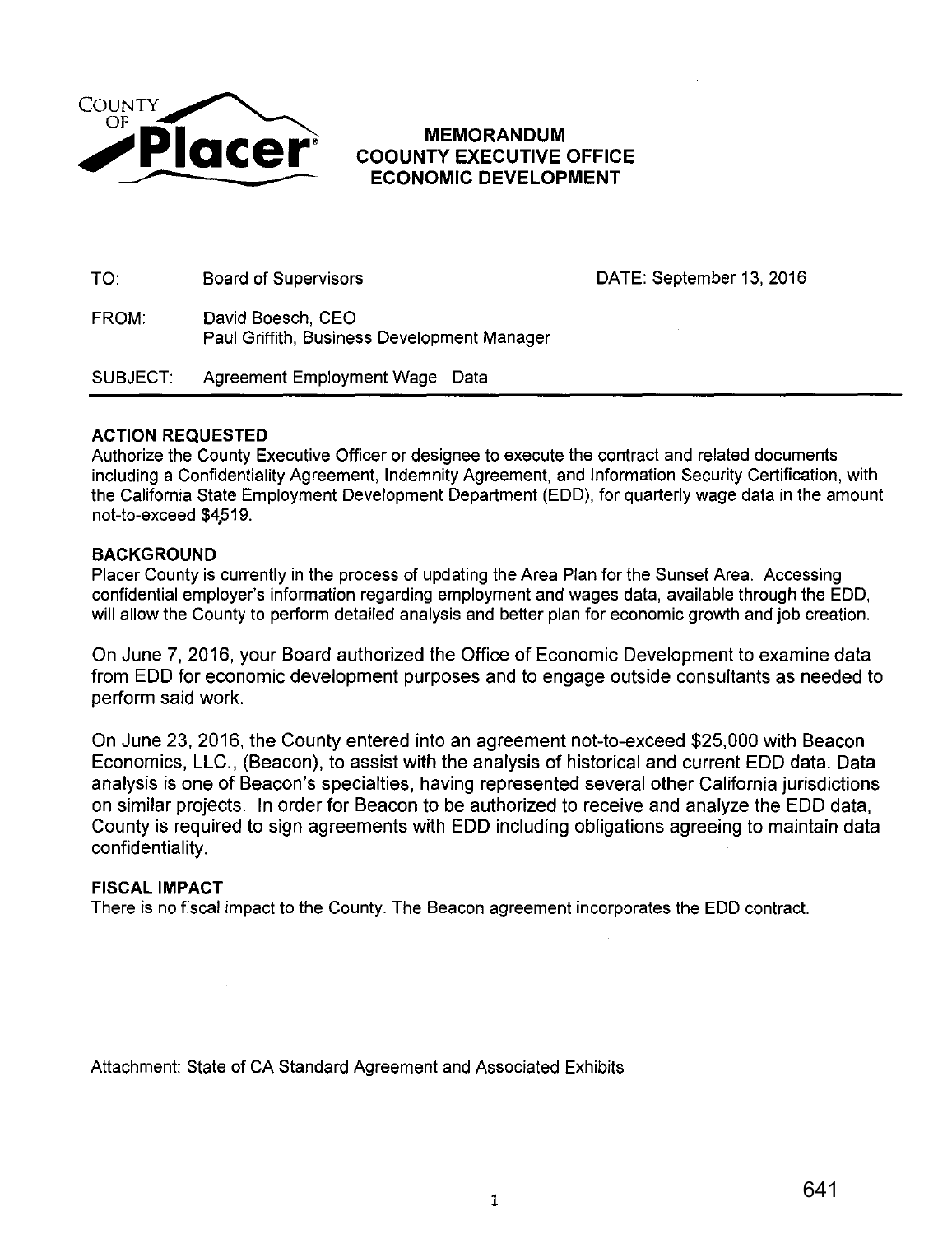### **STATE OF CALIFORNIA**

STANDARD AGREEMENT

| STD. 213 (Rev 06/03)                                                                   |                                                                            | PROJECT/ACTIVITY CODE:<br>654/788                                                                                    |                         |         |  |
|----------------------------------------------------------------------------------------|----------------------------------------------------------------------------|----------------------------------------------------------------------------------------------------------------------|-------------------------|---------|--|
|                                                                                        |                                                                            | <b>REGISTRATION NUMBER</b>                                                                                           | <b>AGREEMENT NUMBER</b> |         |  |
|                                                                                        |                                                                            |                                                                                                                      | M7103931                |         |  |
| 1.<br>STATE AGENCY NAME<br><b>Employment Development Department</b><br>CONTRACTOR NAME |                                                                            | This Agreement is entered into between the State Agency and the Contractor named below:                              |                         |         |  |
|                                                                                        | County of Placer, Office of Economic Development                           |                                                                                                                      |                         |         |  |
| The term of this<br>2.<br>Agreement is:                                                |                                                                            | August 15th, 2016 through August 14th, 2017                                                                          |                         |         |  |
| The maximum amount<br>3.<br>of this Agreement is:                                      | \$4,519.00<br>Four Thousand Five Hundred and Nineteen Dollars and No Cents |                                                                                                                      |                         |         |  |
| 4.<br>a part of the Agreement:                                                         |                                                                            | The parties agree to comply with the terms and conditions of the following exhibits which are by this reference made |                         |         |  |
| Exhibit A                                                                              | Scope of Work                                                              |                                                                                                                      |                         | Pages   |  |
| <b>Attachment A-1</b>                                                                  | Services Agreement                                                         |                                                                                                                      |                         | Pages   |  |
| <b>Exhibit B</b>                                                                       |                                                                            | <b>Budget Detail and Payment Provisions</b>                                                                          | 1                       | Page    |  |
| <b>Attachment B-1</b>                                                                  | <b>Budget Detail Sheet</b>                                                 |                                                                                                                      |                         | Page    |  |
| Exhibit C*                                                                             | <b>General Terms and Conditions</b>                                        |                                                                                                                      |                         | GTC 610 |  |
| Exhibit D                                                                              | <b>Protection of Confidentiality</b>                                       |                                                                                                                      | 3                       | Pages   |  |
| Attachment D1                                                                          | <b>Confidentiality Agreement</b>                                           |                                                                                                                      | 1                       | Page    |  |
| Attachment D <sub>2</sub>                                                              | <b>Indemnity Agreement</b>                                                 |                                                                                                                      |                         | Page    |  |
| Attachment D3                                                                          | <b>Statement of Responsibility</b>                                         |                                                                                                                      |                         | Page    |  |

Items shown with an Asterisk ('), are hereby incorporated by reference and made part of this Agreement as if attached hereto. **These documents can be viewed at: www.dgs.ca.govlols!Resources!StandardContractLanquaqe.aspx.** 

IN WITNESS **WHEREOF,** this Agreement has been executed by the parties hereto.

| <b>CONTRACTOR</b>                                                                             | <b>California Department of General</b><br><b>Services Use Only</b> |                    |
|-----------------------------------------------------------------------------------------------|---------------------------------------------------------------------|--------------------|
| CONTRACTOR NAME (if other than an individual, state whether a corporation, partnership, etc.) |                                                                     |                    |
| BY (Authorized Signature)                                                                     | DATE SIGNED (Do not type)                                           |                    |
| ≤                                                                                             |                                                                     |                    |
| PRINTED NAME AND TITLE OF PERSON SIGNING<br>David Boesch, County Executive Officer            |                                                                     |                    |
| <b>ADDRESS</b><br>175 Fulweiler Avenue<br>Auburn, CA, 95603                                   |                                                                     |                    |
| <b>STATE OF CALIFORNIA</b>                                                                    |                                                                     |                    |
| <b>AGENCY NAME</b><br><b>Employment Development Department</b>                                |                                                                     |                    |
| BY (Authorized Signature)                                                                     | DATE SIGNED (Do not type)                                           |                    |
| $\mathscr{L}$                                                                                 |                                                                     |                    |
| PRINTED NAME AND TITLE OF PERSON SIGNING<br>Muhammad Akhtar, Deputy Chief                     |                                                                     | $\Box$ Exempt per: |
| <b>ADDRESS</b><br>800 Capitol Mall, MIC 57<br>Sacramento, CA 95814                            |                                                                     |                    |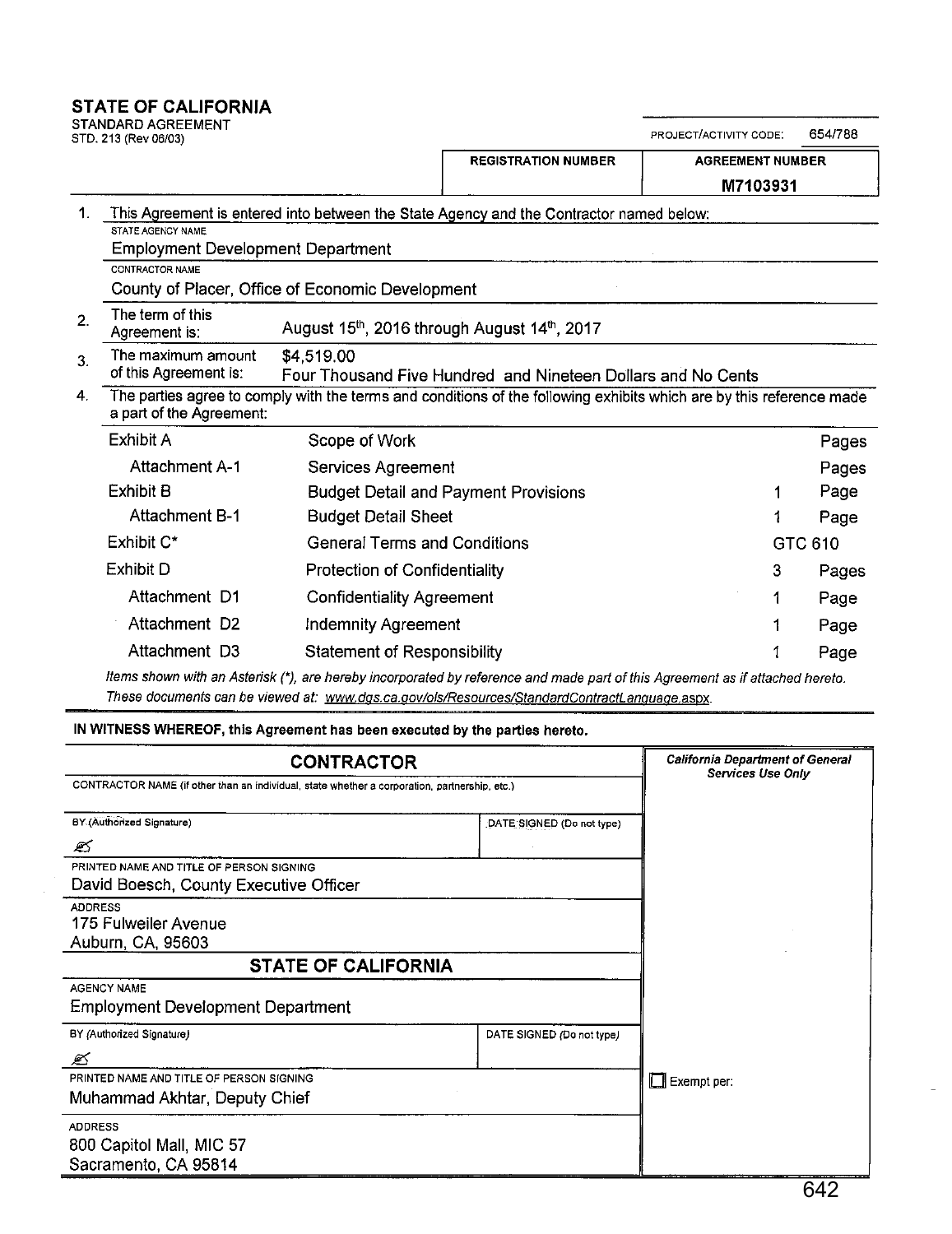Page 1 of 5

#### **EXHIBIT A**  (Standard Agreement)

#### **SCOPE OF WORK**

This Agreement is entered into by and between the Employment Development Department, hereinafter referred to as EDD, and the County of Placer, Office of Economic Development, hereinafter referred to as COUNTY. It sets forth the terms and conditions for the release and use of EDD confidential information.

#### 1. **PURPOSE**

This Agreement is established for the purpose of EDD producing and providing COUNTY with confidential Quarterly Census of Employment and Wages (QCEW) data as specified herein. COUNTY will use the confidential information provided by EDD for the purpose of economic planning and development.

### 2. **LEGAL AUTHORITY**

EDD shall make the specified information available to COUNTY under the authority of Section 1095(r) of the California Unemployment Insurance Code (CUIC).

COUNTY shall request and use the specified information pursuant to Resolution No. 2016- 096 dated June 7, 2016.

EDD agrees that the confidential information provided to COUNTY may be disclosed to Beacon Economics, LLC, a contractor of COUNTY, for the specific purpose of fulfilling the Scope of Work described in the Services Agreement between COUNTY and Beacon Economics, LLC, attached hereto as Attachment A-1 and incorporated herein by this reference.

#### 3. **CONTRACT REPRESENTATIVES**

a) EDD contact person shall be:

Rickee Nguyen Confidential Data Coordinator Employment Development Department Labor Market Information Division 800 Capitol Mall, MIG 57 Sacramento, CA 95814 Phone: (916) 651-5687 Fax: (916) 651-5780

b) COUNTY contact person shall be:

Paul Griffith Business Development Manager County of Placer 175 Fulweiler Avenue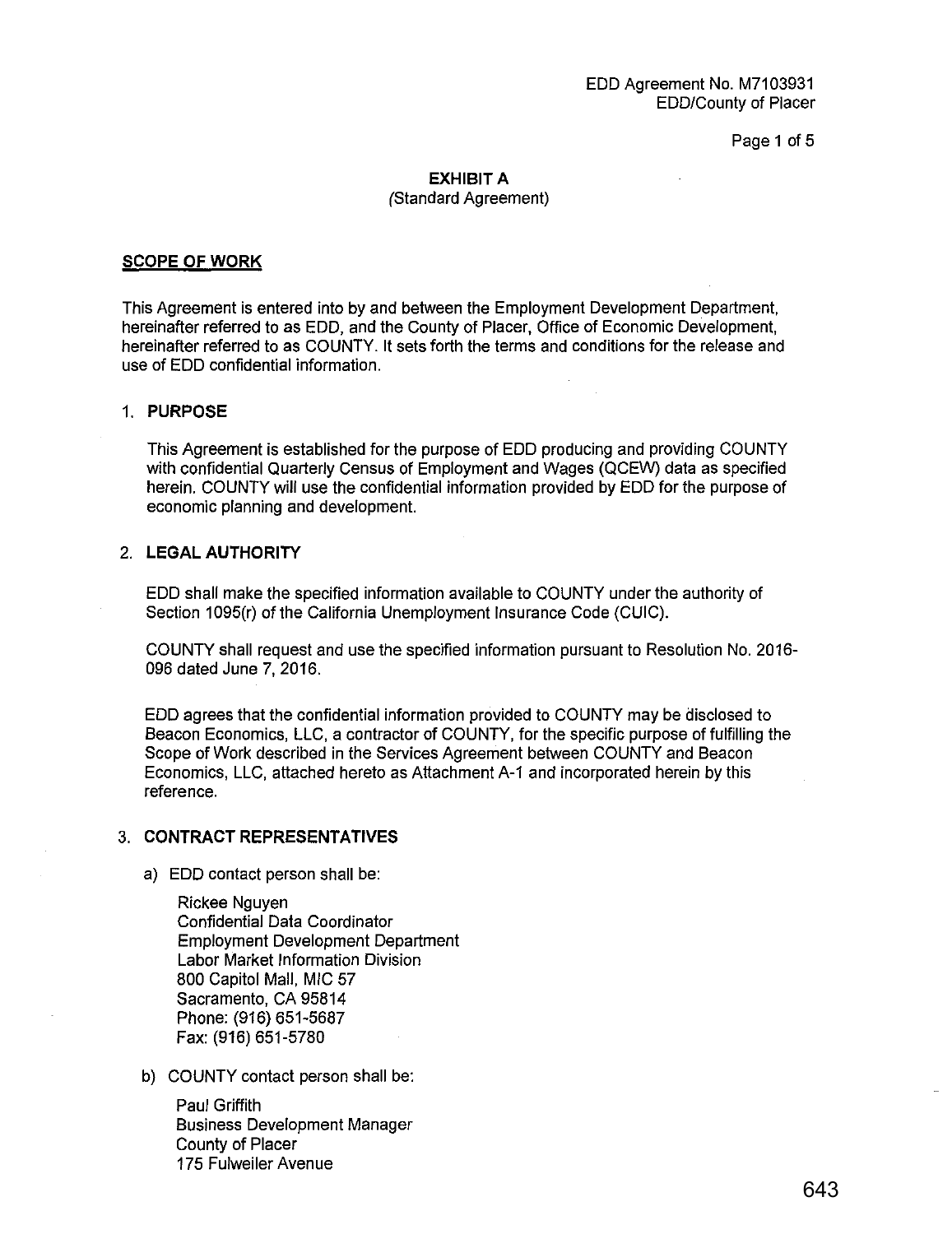Page 2 of 5

### **EXHIBIT A**

#### (Standard Agreement)

Auburn, CA 95603 Phone: (530)889-4084

c) Either party may make changes to the Contract Representatives information above by giving written notice to the other party. Said changes shall not require an amendment to this Agreement.

### 4. **EDD RESPONSIBILITIES**

EDD agrees to:

- a) Prepare and provide COUNTY with QCEW data files consisting of employers within the boundaries of Placer County as defined by Census shapefile.
- b) Provide the quarterly data file for the period beginning with Year 2008 Quarter 1 and subsequent quarters for the term of this Agreement.
- c) Include in the data files the following QCEW data elements for each employer (if available):
	- Year and Quarter
	- County Code
	- Ownership Code
	- 6-Digit NAICS Code
	- MEEI Code
	- Unemployment Insurance Account Number and Reporting Unit Number
	- Legal and Trade Names
	- Mailing Address, City, State, and Zip Code
	- Physical Address, City, State, and Zip Code
	- County Code
	- **Initial Liability Date**
	- End Liability Date
	- Reactivation Date
	- Phone Number
	- Number of Employees
	- Total Quarterly Payroll
	- Latitude and Longitude
- d) Provide the data files in ASCII format.
- e) Provide a record layout for the data output.
- f) Transmit the data files to COUNTY through the OTech Secure File Transfer (SFT) system. The EDD shall: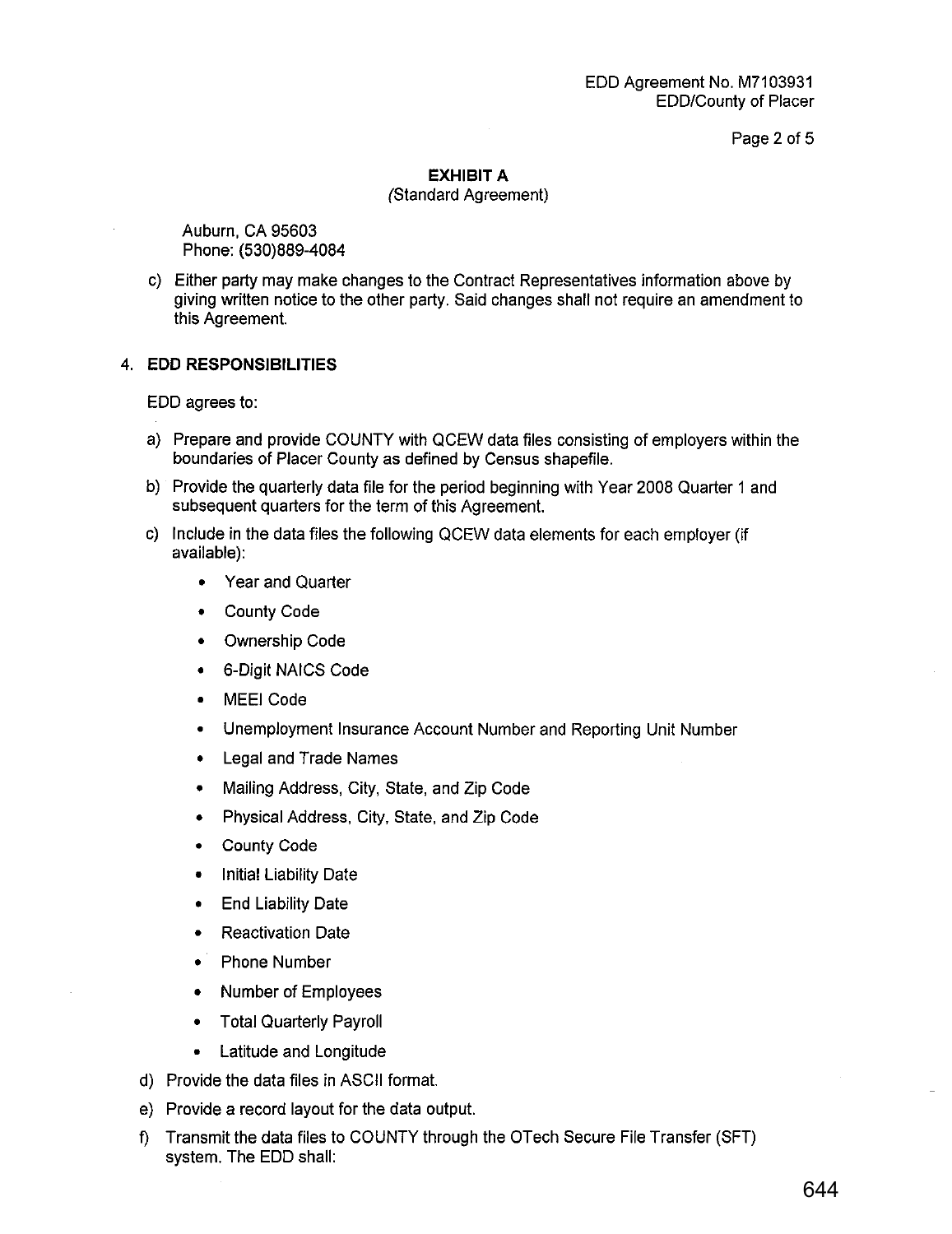Page 3 of 5

### **EXHIBIT A**

#### (Standard Agreement)

- i. Set up a Basic User Account and password for COUNTY to access the SFT system.
- ii. Provide user account administration to reset password, unlock user account, and/or modify user account. To request user account support, submit an email message to: hunqrickee.nguyen@edd.ca.gov.
- iii. Retain the output data file for a period of seven (7) calendar days in the SFT temporary file repository. On the  $8<sup>th</sup>$  day, the data file is automatically deleted.

#### 5. COUNTY **RESPONSIBILITIES**

COUNTY agrees to:

- a) Request only EDD information specifically authorized under this Agreement.
- b) Use the specified EDD information provided under this Agreement only for the following purposes:
	- Analyze historical QCEW employment, payroll, and establishment data for the county, Sunset Industrial Area (SIA), adjacent cities, and in the South Placer area
	- Evaluate industry concentration (Location Quotient) and how those industry concentrations have changed over time (Shift-Share).
	- Identify comparative advantage and the forces creating those advantages/disadvantages
	- Identify/detect emerging industry clusters
	- Determine industries that fit well in the area and to identify suppliers who can help those industries strive
	- Identify employers who are at risk of leaving the county or failing as a business in an attempt to keep them in the county or help them survive
- c) Not use the confidential EDD information for any type of customer outreach, marketing, surveying, taxation, or enforcement purposes.
- d) Comply with the CUIC on any matters pertaining to the access, use, and/or release of data under this Agreement. Failure to comply with this provision shall be deemed a breach of this Agreement and shall be grounds for cancellation of this Agreement.
- e) Oversee COUNTY and contractor/subcontractor staff in their use of confidential information received from EDD.
- f) Instruct all COUNTY and contractor/subcontractor staff with access to the information provided by EDD under this Agreement regarding the: (1) the confidential nature of the information; (2) the requirements of this Agreement; (3) the need to adhere to the security and confidentiality provisions outlined in Exhibit D - Protection of Confidentiality Provisions; and (3) the sanctions and penalties against unauthorized use or disclosure found in CUIC Sections 1094 and 2111, the California Civil Code Section 1798.55, and the California Penal Code Section 502.
- g) Ensure that all COUNTY contractor/subcontractor staff assigned to work with the information provided by EDD have signed the EDD Confidentiality Agreement  $-$ Attachment D1 [Rev 05/14/14].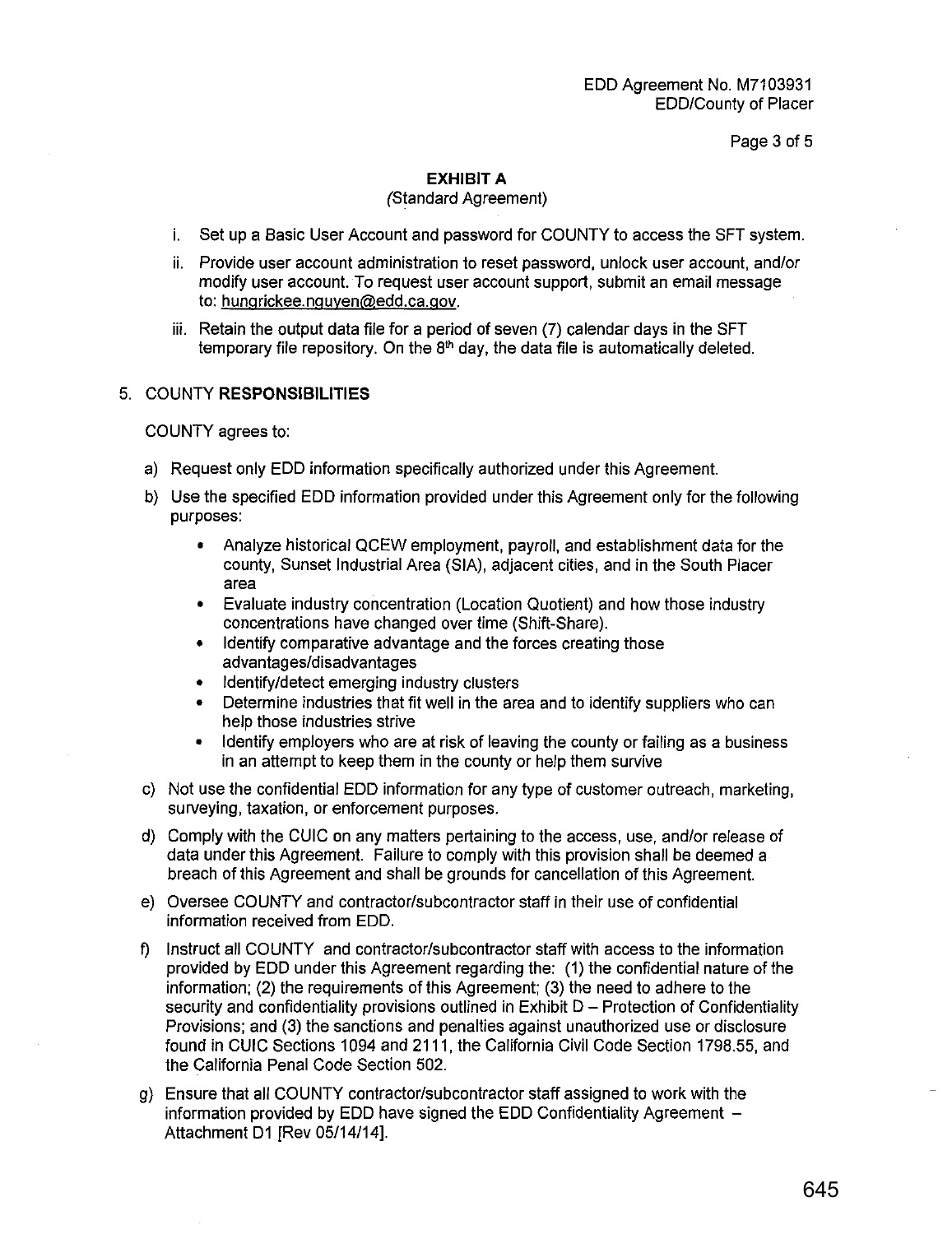Page 4 of 5

### **EXHIBIT A**

#### (Standard Agreement)

- h) Comply with Title 20, Code of Federal Regulations Section 603.9 with respect to any of the confidential EDD information. ·
- i) Cooperate with EDD's authority to monitor this Agreement in accordance with Exhibit D, Section II, paragraphs (e) and (f).
- j) Not release the confidential EDD information to any entity which is a private collection agency (CUIC, Section 1095(u)).
- k) Not release the confidential EDD information to any other public or private entity without EDD's prior written consent.
- I) Ensure that all contracts established with other private and/or public contractors and/or subcontractors with access to the confidential EDD information disclosed under this Agreement include all EDD confidentiality provisions specified herein.
- m) Not disclose any individually identifiable EDD information when publishing information. Any summarized industry level data, when published, must contain three or more firms. In those instances where there are three or more firms and the employment of a single firm represents more than 80 percent of the total, the number must be rolled up to a larger total in order to mask identification of such firms.
- n) Allow EDD to review any publication which uses EDD information 30 working days prior to publication. A copy shall be provided to EDD at no cost.
- o) Adhere to the following procedures when retrieving EDD information from the OTech SFT system:
	- i. Establish a new password at first logon to the Basic User Account established for COUNTY to access the OTech SFT system. The SFT Password Policy syntactical requirements are:
		- Password must contain at least 8 characters.
		- At least one of the characters must be a number.
		- At least one of the characters must be a symbol (for example:  $@#\$$ %).
		- At least one of the characters must be an uppercase alpha character.
	- ii. Change the Basic User Account password every 90 days. A limit of five attempts to enter the password is allowed after which the account will be locked. To request User Account support, submit an email message to: mailto:hungrickee.nguyen@edd.ca.gov.
	- iii. Retrieve the response data file from the SFT temporary file storage repository within seven (7) calendar days from submission. On the  $8<sup>th</sup>$  day, the data file is automatically deleted.
- p) Download the confidential EDD information to properly secured and encrypted Data Storage Devices (including laptops, usb drives, cd's, dvd, tapes and similar devices and media) for specific business use when absolutely necessary.
- q) Ensure that the confidential EDD information stored on portable devices is encrypted at all times.
- r) Ensure encryption meets current National Institute of Standards and Technology (NIST) standards.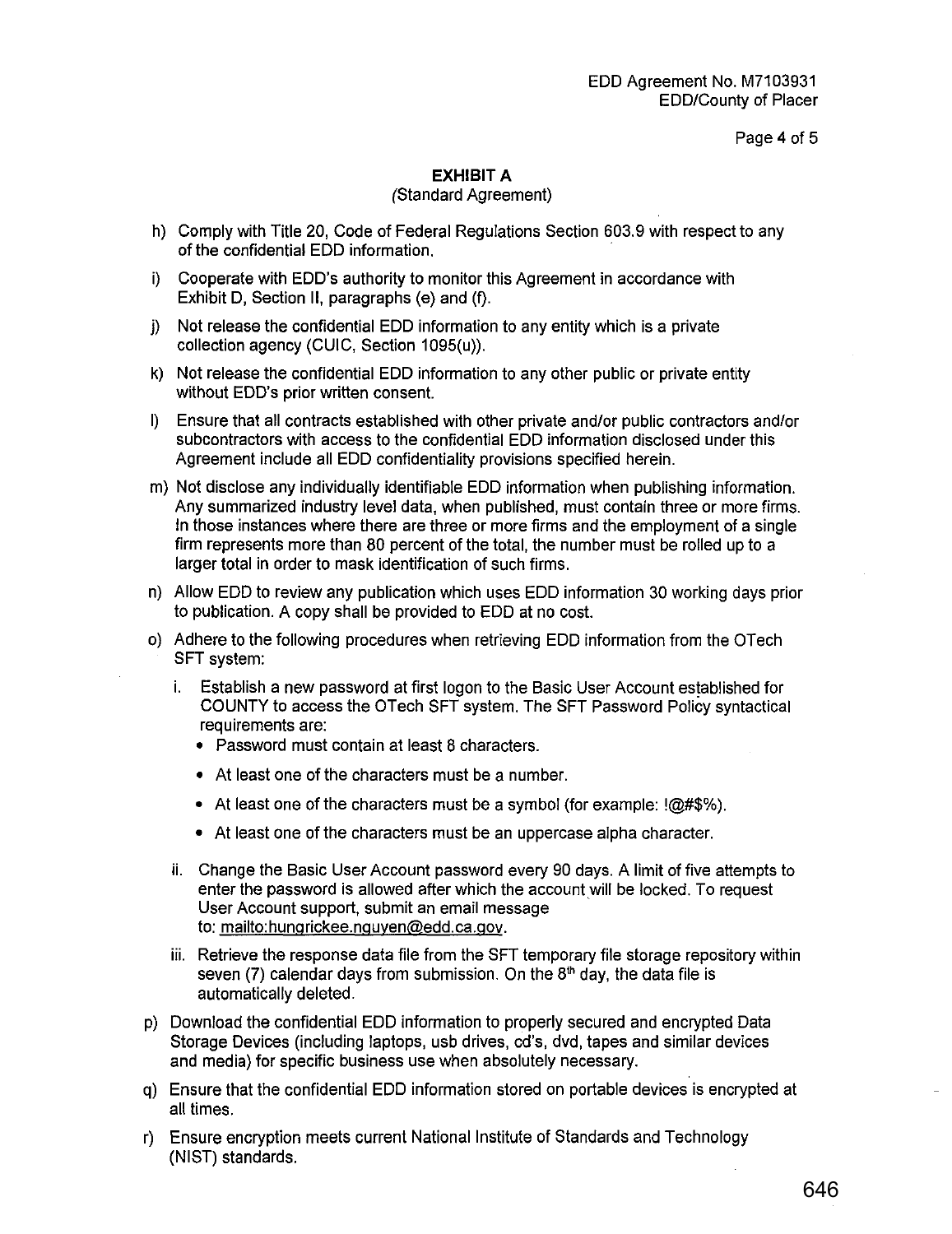EDD Agreement No. M7103931 EDD/County of Placer

Page 5 of 5

### **EXHIBIT A**

#### (Standard Agreement)

- s) Ensure that portable data storage devices are destroyed, properly cleared, or sanitized in accordance with the EDD Data Storage and Removal Policy.
- t) Dispose of the confidential EDD information using an approved method of confidential destruction at the end term of this Agreement.
- u) Pursuant to federal law, if COUNTY fails to comply with any provision of this Agreement, including timely payment of EDD's costs under this Agreement, this Agreement shall be suspended and no further disclosures will be made until EDD is satisfied that corrective action has been taken and there will be no further breach. In the absence of prompt and satisfactory corrective action, this Agreement will be cancelled, and COUNTY shall surrender to EDD all confidential information obtained under this Agreement which has not been previously returned to EDD, and any other information relevant to the Agreement (20 O.F.R., Part 603.1 O(c)(1)).

#### 6. **ACCURACY ASSESSMENT**

The Individual employers and claimants report the information in EDD's files. Since EDD is not the originator of the information disclosed, EDD cannot guarantee the accuracy of the information.

#### 7. **DISPUTES**

In the event of a dispute between EDD and the COUNTY over any part of this Agreement, the dispute may be submitted to nonbinding arbitration upon the consent of both EDD and the COUNTY. An election for arbitration pursuant to this provision shall not preclude either party from pursuing any remedy for relief otherwise available.

### 8. **TERMINATION CLAUSE**

This Agreement may be terminated by either party by giving written notice 30 days prior to the effective date of such termination.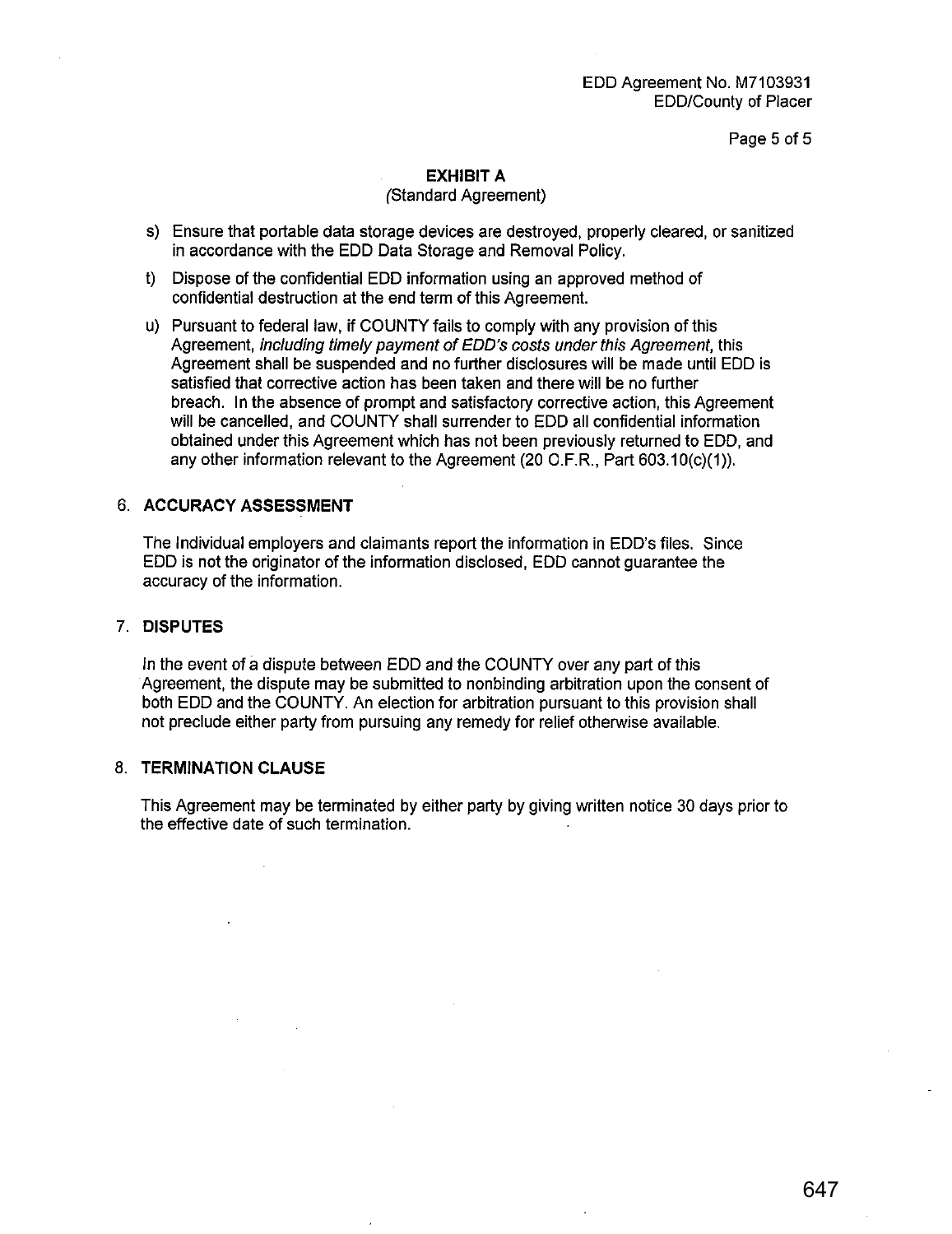This Agreement is between the County of Placer (hereinafter "County") and Beacon Economics, LLC (hereinafter "Contractor"). Contractor will perform work for County using the Quarterly Census of Employment and Wages confidential data obtained from the State of California, Employment Development Department (EDD) under the California Unemployment Insurance Code 1095(r).

The term of this Agreement is from May 1, 2016 through April 30, 2019.

#### SPECIFICATIONS

The EDD confidential data will be used by Contractor for the purpose of:

- a) To more accurately measure the status of the local labor market in orderto better leverage the County's economic development efforts. Specifically, the County needs to more clearly **understand the sub-areas within its borders so that it can build economic development strategies around those smaller areas.**
- b) To evaluate the sub-regions' industry concentrations (Location Quotient) and how those have changed over time (Shift-Share). The goal here is to identify strengthening or weakening comparative advantage and to identify the forces creating that change. Understanding whether there are forces outside of local control will allow us to refocus on areas where there is an opportunity to create positive change. If we identify local levers we can use to strengthen those concentrations/advantages, we will.
- c) To identifying developing clusters. As we review the time series, we will look to detect emerging **industries growing at an above-average rate in order to be able to assist these businesses**  through any hurdles in their way.
- d) To calculate the average wage of jobs created. This will provide insights into the quality of the jobs that are forming in addition to the quantity of jobs created.
- e) To determine which industries are a natural fit given our existing industrial structure and to identify specific suppliers needed by our target industry to ensure that the industry will be successful in the local market long-term.
- f) To understand the physical location and concentration of specific industries at a much more detailed level. Also, for areas that are not accurately defined by traditional geographical **conglomerations such as roll-up zip codes or census tracts, we can pull employment data to understand these areas, as we never could before.**
- g) To identify those employers who are at risk of leaving the County or overall failing as a business. As part of the County's retention strategy, we want to identify at-risk businesses/industries as early as possible so that we can help them to not only survive, but to thrive.
- **h) To analyze a variety of region specific and/or policy oriented topics in support of regional economic development efforts.**

To pull out smaller geographical employment data from within the County, such as designated places, or neighborhoods (or any other geography the County should choose). the County will need to provide the GIS shape files, or a detailed definition of those boundaries in order for the Contractor to extract the suq-area data. There would be additional costs from the Contractor for this next level of analysis should it be requested.

The Contractor will be responsible for payment to the EDD for the cost of the confidential data.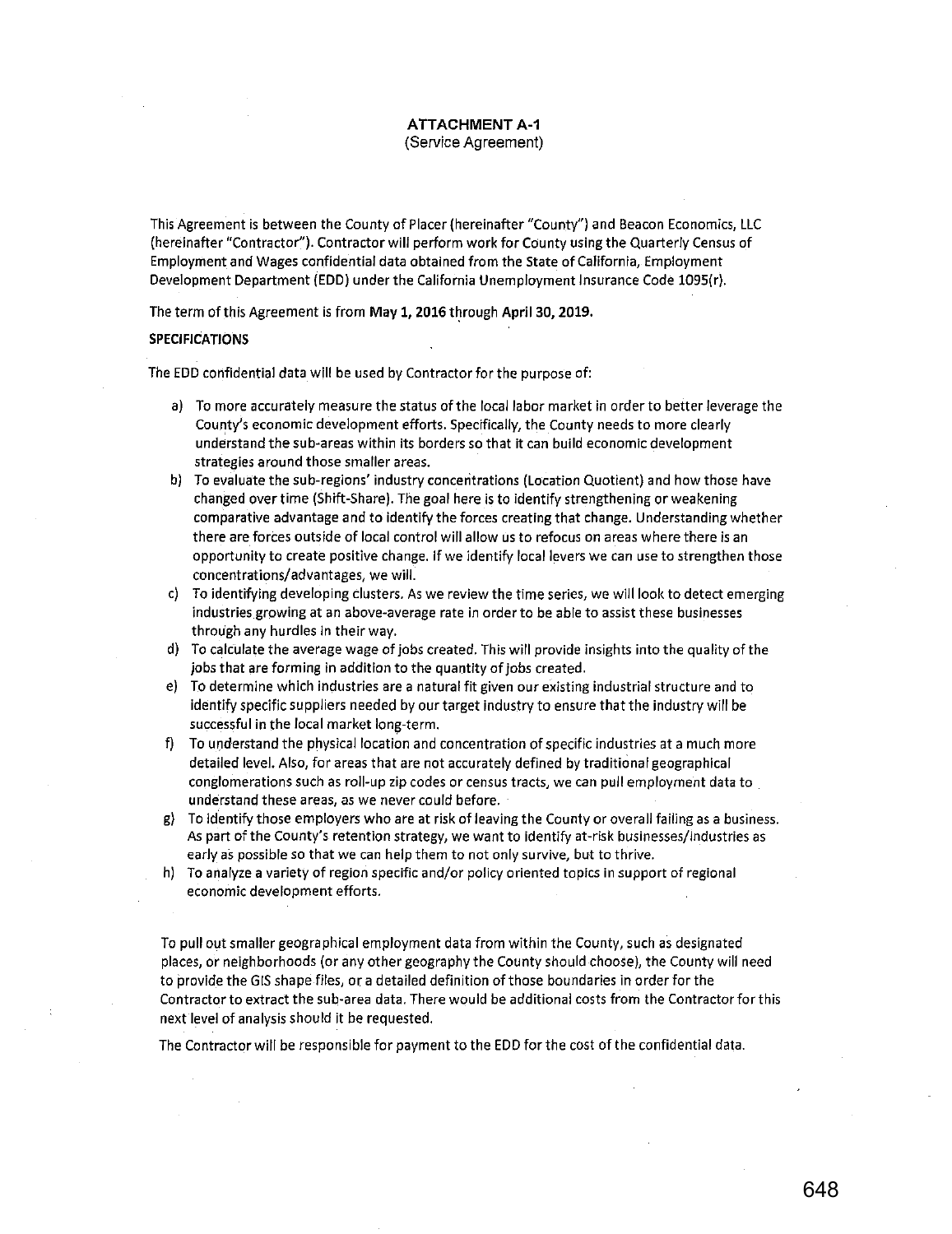#### **ATTACHMENT** A-1 (Service Agreement)

#### RESPONSIBILITIES

As part of this Agreement, the County agrees to:

- a. Oversee Contractor in their use of the confidential information received from the EDD to ensure compliance with the California Unemployment Insurance Code on any matters pertaining to the access, use, and/or release of data under this Agreement. Failure to comply with this provision shall be deemed a breach of this Agreement and shall be grounds for cancellation of this Agreement.
- b. Instruct Contractor with access to the information provided by the EDD under this Agreement regarding the: (1) the confidential nature of the information; (2) the requirements of this Agreement; (3) the need to adhere to the security and confidentiality provisions outlined in Exhibit D ("Protection of Confidentiality") of the County's Agreement with the EDD; and (3) the sanctions and penalties against unauthorized use or disclosure found in the California Unemployment Insurance Code Sections 1094 and 2111, the California Civil Code Section 1798.55, and the California Penal Code Section 502.
- c. Ensure that all Contractor staff assigned to work with the information provided by the EDD have signed the Confidentiality Agreement (Attachment D1).
- d. Ensure that Contractor authorized management representatives have signed the Indemnity Agreement (Attachment D2) and the Statement of Responsibility (Attachment 03).

**Contractor agrees to:** 

- a. Use the specified EDD information only for the purpose set forth in this Agreement.
- b. Download the EDD confidential data to properly secured and encrypted Data Storage Devices (including laptops, usb drives, cd's, dvd, tapes and similar devices and media) for specific business use when absolutely necessary.
- c. Ensure that the EDD confidential data stored on portable devices is encrypted at all times.
- d. Ensure encryption meets current National Institute of Standards and Technology (NIST) standards.
- **e. Ensure that portable data storage devices are destroyed, properly cleared, or sanitized in**  accordance with the EDD Data Storage and Removal Policy.
- f. Ensure that all Contractor staff assigned to work with the EDD information provided by the County has signed the Confidentiality Agreement (Attachment 01).
- g. Ensure that the Contractor authorized management representatives have signed the Indemnity Agreement (Attachment'o2) and the Statement of Responsibility (Attachment D3).
- h. Comply with Title 20, Code of Federal Regulations Section 603.7 with respect to any of the EDD confidential information.
- i. Cooperate with EDD's authority to monitor this Agreement in accordance with Exhibit D, Section II, paragraphs (e) and (f) of the County's Agreement with the EDD.
- j. Not release the EDD confidential information to any other public or private entity without the EDD's prior written consent.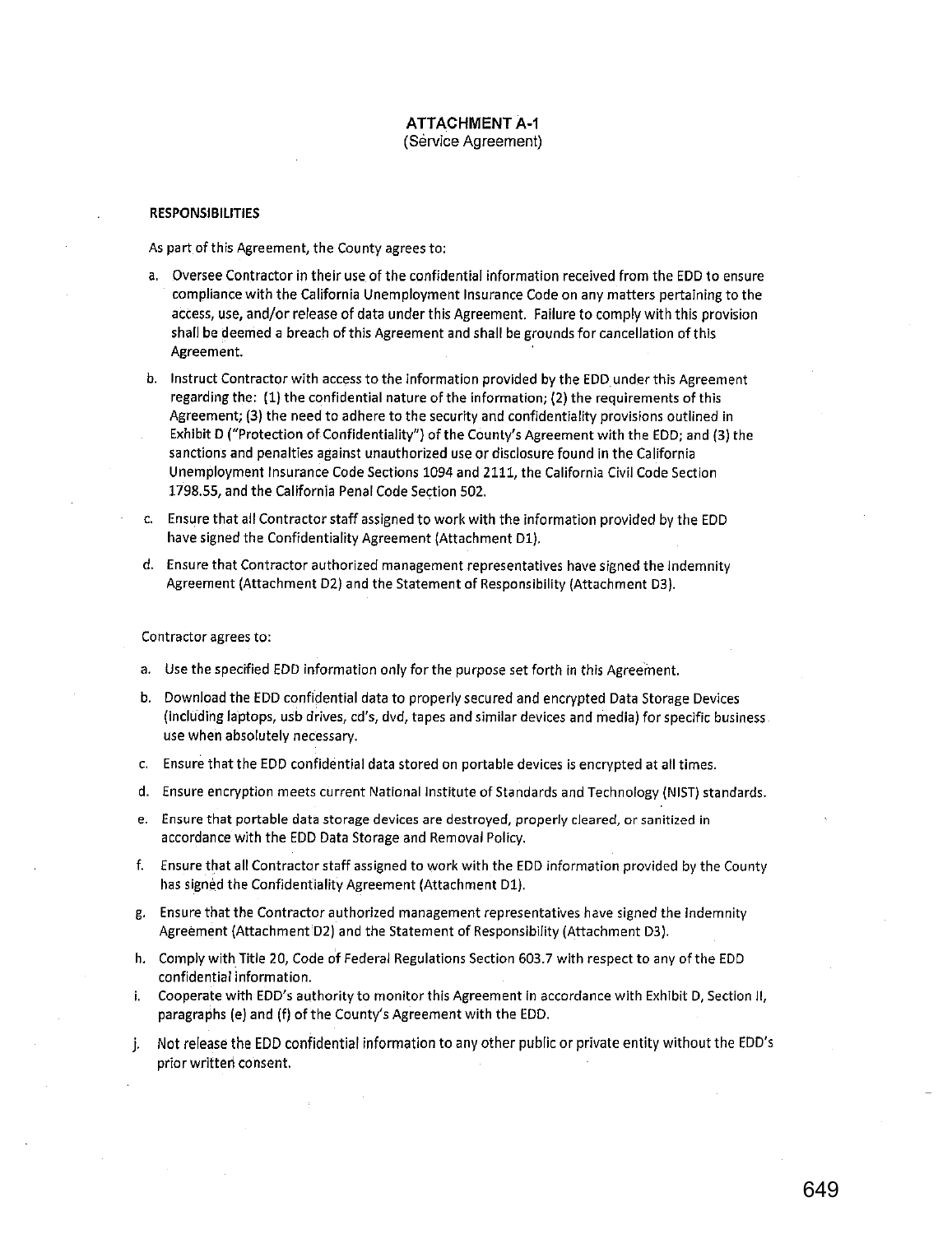#### **ATTACHMENT A·1**  (Service Agreement)

- k. Not disclose any individually identifiable EDD information when publishing information. Any summarized industry level data, when published, must contain three or more firms. In those instances where there are three or more firms and the employment of a single firm represents more than 80 percent of the total, the number must be rolled up to a larger total in order to mask identification of such firms.
- I. Allow the EDD to review any publication which uses EDD information 15 working days prior to publication. A copy shall be provided to the EDD at no cost.
- m. Dispose of the EDD confidential information using an approved method of confidential destruction at the end of term of this Agreement.
- n. Hold harmless and indemnify County against any and all liability costs, damages, attorney fees, and other expenses County may incur by reason of or as a result of our unauthorized use of the personal, sensitive, or confidential information or any violation of the "Confidentiality Statement" as set forth in County's Agreement with the EDD.

To forever release the County, it's officers, directors, employees representatives and agents ("Released Parties") from liability or responsibility of any kind or nature whatsoever, for any claims or causes of action that may arise solely as a result of our unauthorized use of the personal, sensitive, or confidential information or any violation of the "Confidentiality Statement" as set forth in the County's Agreement with the EDD, except for any claims due to the County's breach of the "Confidentiality Statement" and further agrees to pay all costs and expenses of any such damages, injury or loss, including attorney's fees incurred by the Released Parties, but only as a result of our unauthorized use of the personal, sensitive, or confidential information or any violation of the "Confidentiality Statement".

**IN WITNESS THEREOF,** the parties hereto have caused this Agreement to be executed by their respective duly authorized representatives.

County of Placei *IGNATURE:* . *Printed Name & Title:*  $\Omega \cup \Omega$   $\Omega$ Dated $\cup$  I LMP Beacon **Economics** SIGNATURE. *Printed Name & Title: cthP-r-f flhmnn* Dated:  $\overline{J}$ *en*  $\overline{J}$  15 20 16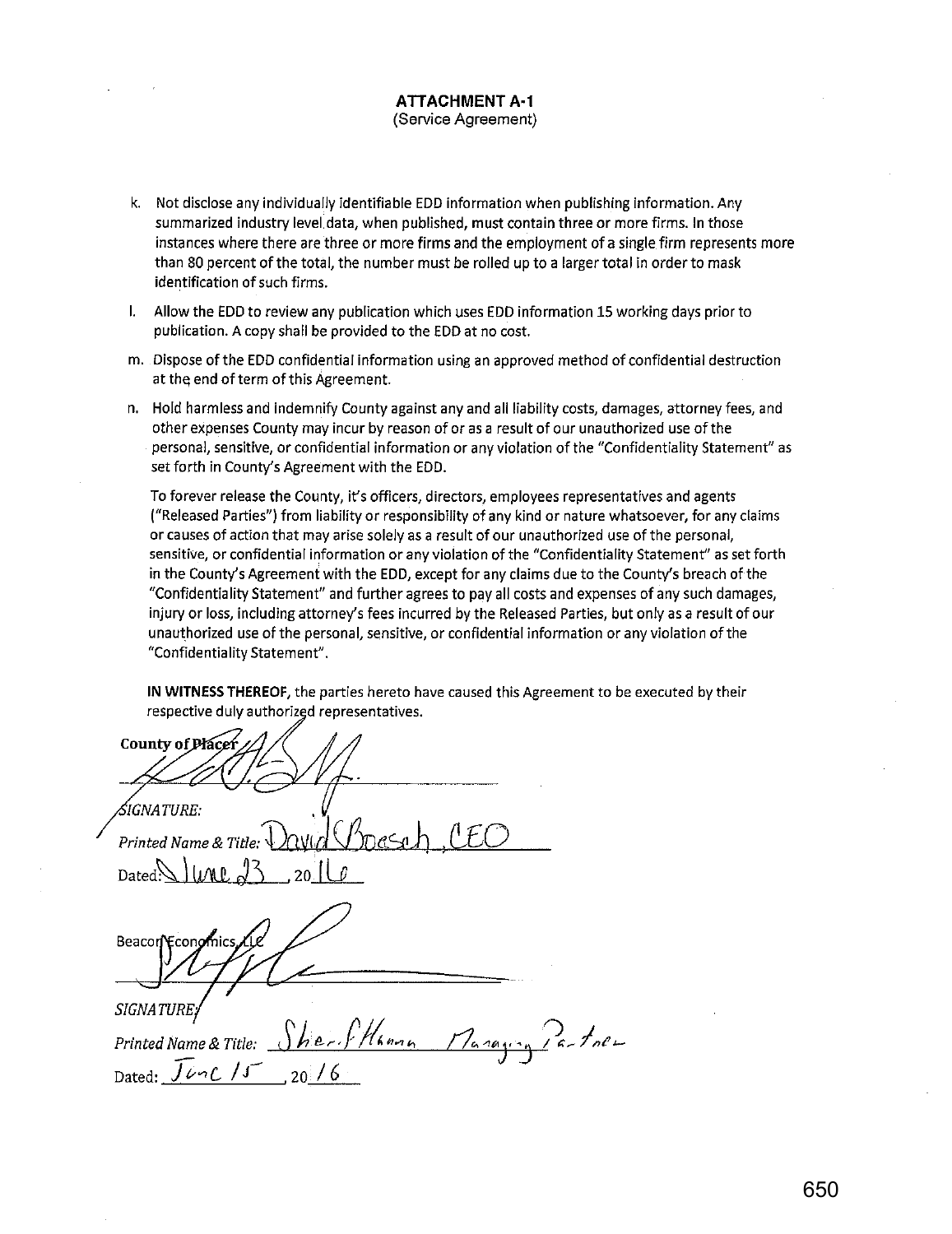Page 1 of 1

### **EXHIBIT B (Standard Agreement)**

### **1. BUDGET DETAIL AND PAYMENT PROVISIONS**

- a) The maximum amount of this Agreement shall not exceed Four Thousand Five Hundred Nineteen Dollars and No Cents (\$4519.00).
- b) The Budget Detail Sheet, attached hereto as Attachment B-1, is incorporated as part of this Agreement.
- c) In consideration of the performance and completion of the foregoing in a satisfactory manner, and upon receipt of a detailed invoice, Beacon Economics, LLC shall reimburse EDD the total amount due, based on the following product rate structure:
	- A \$675.00 Administrative Fee. The administrative cost for contracting includes the costs for development, processing, and maintenance of a contract. These costs are computed in accordance with Sections 8752 and 8752.1 of the State Administrative Manual.
	- A \$3651.90 Data Charge.
	- A \$192.00 Data Center Secure File Transfer (SFT) charge.
- d) A detailed invoice will reference EDD Agreement No. M7103931 and shall be sent for payment to:

**Sherif Hanna Managing Partner Beacon Economics, LLC 5777 West Century Boulevard, STE 895 Los Angeles, CA 90045** 

e) Payment will be made to EDD within thirty (30) days of receipt and approval. Payment must reference the EDD Invoice Number, EDD Agreement No. M7103931 , and shall be sent to:

> **Payment Coordinator Employment Development Department Labor Market Information Division 800 Capitol Mall, MIC 57 Sacramento, CA 95814**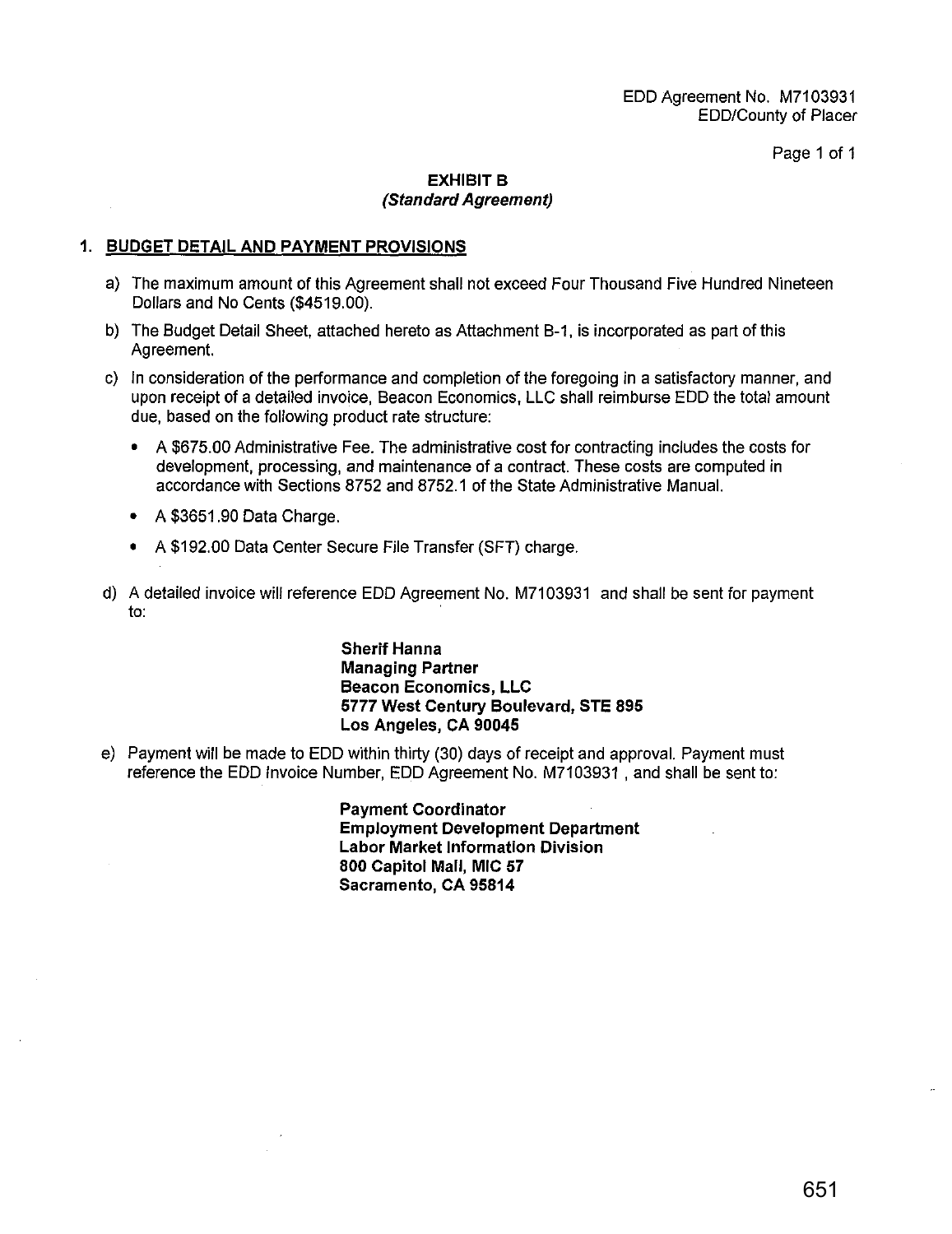Contract Name: Term of Contract:<br>Field Office/Division:  $\sim$  $\mathcal{A}$ 

County of Placer, Office of Economic Development August 1, 2016-July 31,2017 Labor Market Information Division

EDD Contract: Project Code: Page: M7103931 654 1 of 1

### Attachment B-1 Budget Detail Sheet SFY 2016-17"

#### PERSONAL SERVICES & PERSONNEL BENEFITS (PS & PB)

|                                                                               | Annual        | Contract     |              | Total             |
|-------------------------------------------------------------------------------|---------------|--------------|--------------|-------------------|
| <b>Classification</b>                                                         | <b>Salary</b> | <b>Hours</b> | PYs          | <b>Costs</b>      |
| Research Analyst II                                                           | \$72,576      | 54.2         | 0.0315       | \$2,286.14        |
|                                                                               |               | 0.0          | 0.0000       | \$0.00            |
|                                                                               |               | 0.0          | 0.0000       | \$0.00            |
|                                                                               |               | 0.0          | 0.0000       | \$0.00            |
|                                                                               |               | 0.0          | 0.0000       | \$0.00            |
|                                                                               |               | 0.0          | 0.0000       | \$0.00            |
| Sub-Total                                                                     |               | 54.2         | $0.0315$ (A) | $$2,286.14$ (B)   |
| Personnel Benefits (55.51% of (C))                                            |               |              |              | \$1,269.04        |
| <b>TOTAL PS &amp; PB</b>                                                      |               |              | (A)          | <u>\$3,555.18</u> |
| <b>OPERATING EXPENSES &amp; EQUIPMENT (OE&amp;E)</b>                          |               |              |              |                   |
| Allocated OE&E ((A) multiplied by \$11,706 per PY)                            |               | \$368.74     |              |                   |
| Direct OE&E                                                                   |               |              |              |                   |
| <b>Expense Type</b>                                                           | Est. Cost     |              |              |                   |
| Data Center SFT Services Exp Code 835                                         | \$192.00      |              |              |                   |
| <b>Total Direct OE&amp;E</b>                                                  |               | \$192.00     |              |                   |
|                                                                               |               |              |              |                   |
| <b>TOTAL OE&amp;E</b>                                                         |               |              |              | \$560.74          |
| Administrative Staff and Technical (AS&T) ((A) multiplied by \$12,793 per PY) |               |              |              | \$402.98          |
| <b>CONTRACT TOTAL</b>                                                         |               |              |              | \$4,518.90        |
| * Rates may be subject to change.                                             |               |              |              |                   |

Please Note: If Staff is outstationed DO NOT include the allocated OE&E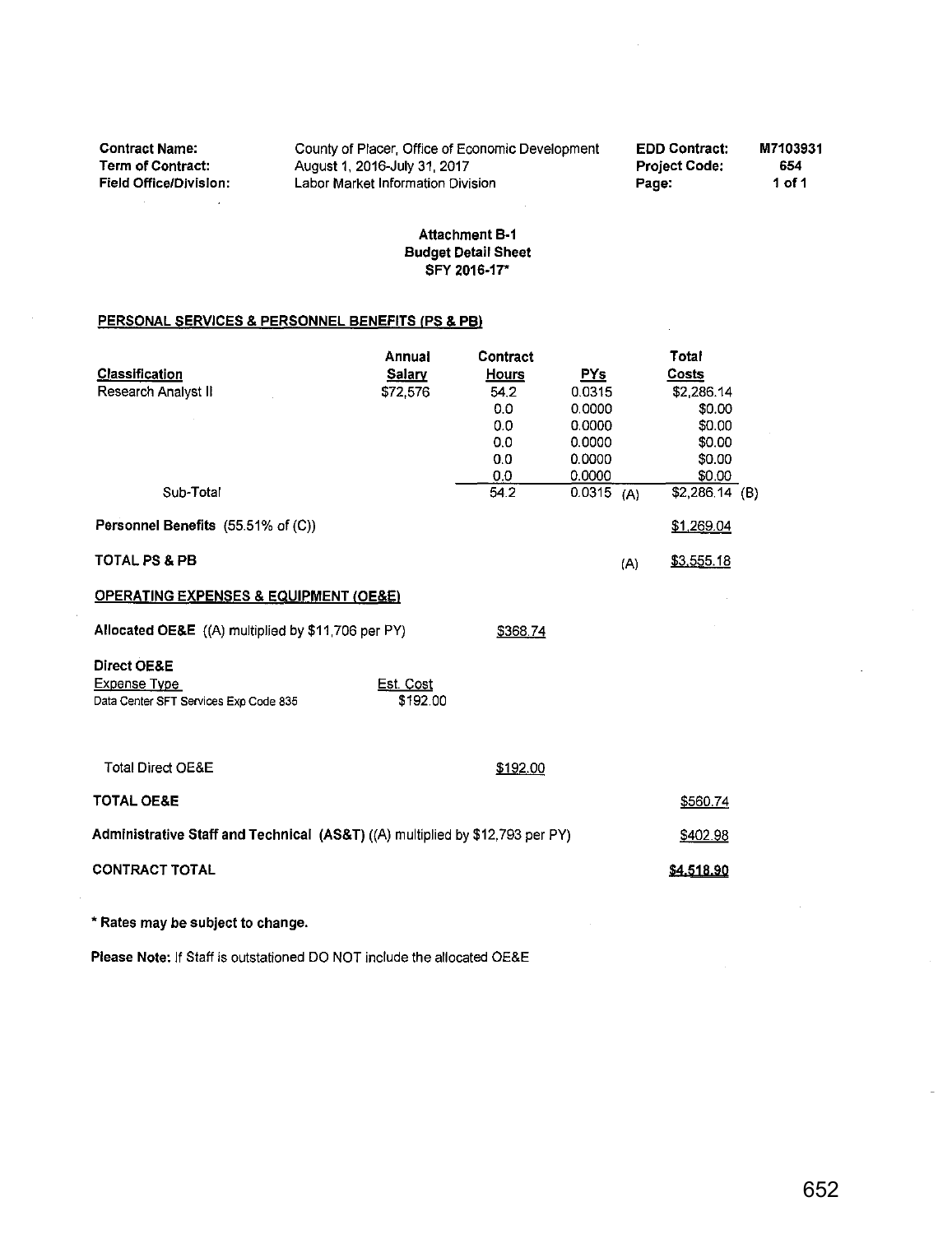Page 1 of 3

### **EXHIBITD**

### (Standard Agreement)

### **PROTECTION OF CONFIDENTIALITY**

Federal and state confidentiality laws, regulations, and administrative policies classify all the Employment Development Department (EDD) information provided under this Agreement as confidential. The federal and state laws prohibit disclosure of the EDD's confidential information to the public and mandate its protection against loss and against unauthorized access, use, disclosure, modification, or destruction.

County of Placer, Office of Economic Development must therefore, agree to the following security and confidentiality requirements:

### **I. ADMINISTRATIVE SAFEGUARDS**

- a. Adopt policies and procedures to ensure use of the EDD's confidential information solely for purposes specifically authorized under this Agreement that meet the requirements of Title 20, Code of Federal Regulations §603.10.
- b. Warrant by execution of this Agreement, that no person or selling agency has been employed or retained to solicit or secure this Agreement upon agreement or understanding for a commission, percentage, brokerage, or contingent fee. In the event of a breach or violation of this warranty, the EDD shall have the right to annul this Agreement without liability, in addition to other remedies provided bylaw.
- c. Warrant and certify that in the performance of this Agreement, County of Placer, Office of Economic Development will comply with all applicable statutes, rules and/or regulations, and Agreement information security requirements, including but not limited to the following:
	- **California Unemployment Insurance Code §1094** (Disclosure Prohibitions)
	- **Title 20, Code of Federal Regulations §603.9 and §603.10** (Federal Unemployment Compensation Safeguards and Security Requirements)
	- **California Civil Code §1798, et seq.** (Information Practices Act)
	- **California Penal Code §502** (Computer Fraud Act)
	- **Title 5, U.S. Code §552a** (Federal Privacy Act Disclosure Restrictions)
	- **Title 42, U.S. Code §503** (Social Security Act)
	- **Title 18, U.S. Code §1905** (Disclosure of Confidential Information)
- d. Except for state agencies, agree to indemnify the EDD against any loss, cost, damage or liability resulting from violations of these applicable statutes, rules and/or regulations, and Agreement information security requirements.
- e. Protect the EDD's information against unauthorized access, at all times, in all forms of media. Access and use the information obtained under this Agreement only to the extent necessary to assist in the valid administrative needs of the program receiving such information, and only for the purposes defined in this Agreement.
- f. Keep all the EDD's confidential information completely confidential. Make this information available to authorized personnel on a "need-to-know" basis and only for the purposes authorized under this Agreement. "Need-to-know" refers to those authorized personnel who need information to perform their official duties in connection with the use of the information authorized by this Agreement.
- g. Notify the EDD Help Desk at (916) 654-1010, immediately upon discovery, that there may have been a breach in security which has or may have resulted in compromise to the confidential information. For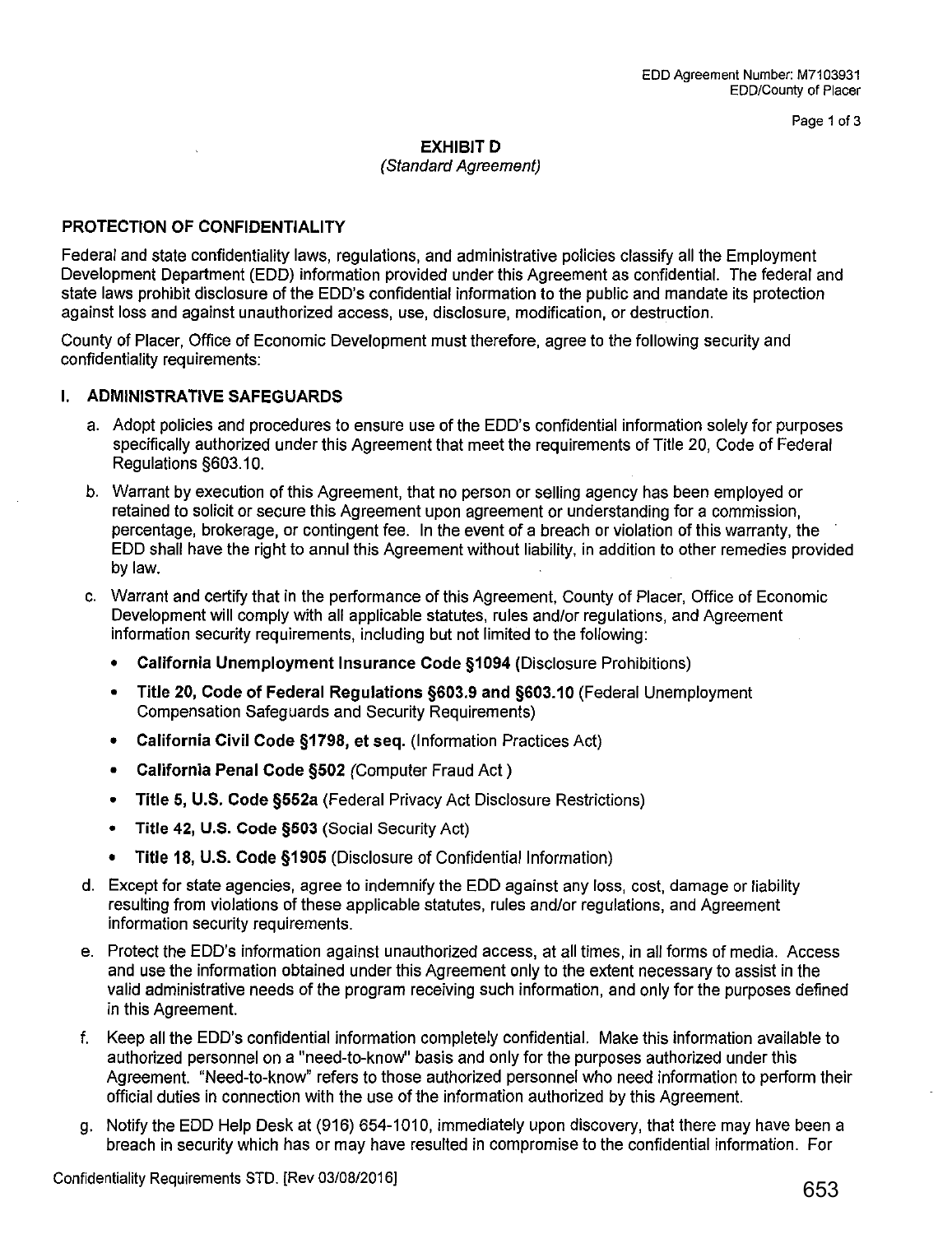Page 2 of 3

### **EXHIBITD**

### (Standard Agreement)

purposes of this section, immediately is defined within 24 hours of discovery of the breach. The notification shall be by phone and email. **It is not sufficient to simply leave a message.** The notification must include a detailed description of the incident (such as time, date, location, and circumstances) and identify responsible personnel (name, title and contact information). The verbal notification shall be followed with an email notification to <lnformationSecurityOffice@edd.ca.gov>.

### **II. MANAGEMENT SAFEGUARDS**

- a. Acknowledge that the confidential information obtained by County of Placer, Office of Economic Development under this Agreement remains the property of the EDD.
- b. Instruct all personnel assigned to work with the information provided under this Agreement regarding the following:
	- Confidential nature of the EDD information.
	- Requirements of this Agreement.
	- Sanctions specified in federal and state unemployment compensation laws and any other relevant statutes against unauthorized disclosure of confidential information provided by the EDD.
- c. Require that all personnel assigned to work with the information provided by the EDD complete the EDD Confidentiality Agreement (Attachment D1):
- d. Return the following completed documents to the EDD Contract Services Group:
	- o The EDD Indemnity Agreement (Attachment D2): Required to be completed by the County of Placer, Office of Economic Development Chief Financial Officer or authorized Management Representative, unless County of Placer, Office of Economic Development is a State Agency.
	- o The EDD Statement of Responsibility Information Security Certification (Attachment 03): Required to be completed by the Information Security Officer or authorized Management Representative.
- e. Permit the EDD to make on-site inspections to ensure that the terms of this Agreement are being met. Make available to the EDD staff, on request and during on-site reviews, copies of the EDD Confidentiality Agreement (Attachment D1) completed by personnel assigned to work with the EDD's confidential information, and hereby made a part of this Agreement.
- f. Maintain a system of records sufficient to allow an audit of compliance with the requirements under subsection (d) of this part. Permit the EDD to make on-site inspections to ensure that the requirements of federal and state privacy, confidentiality and unemployment compensation statutes and regulations are being met including but not limited to Social Security Act §1137(a)(5)(B).

### **Ill. USAGE, DUPLICATION, AND REDISCLOSURE SAFEGUARDS**

- a. Use the EDD's confidential information only for purposes specifically authorized under this Agreement. The information is not admissible as evidence in any action or special proceeding except as provided under §1094(b) of the California Unemployment Insurance Code (CUIC). Section 1095(u) of the CUIC does not authorize the use of the EDD's confidential information by any private collection agency.
- b. Extraction or use of the EDD information for any purpose outside the purposes stated in this Agreement is strictly prohibited. The information obtained under this Agreement shall not be reproduced, published, sold, or released in original or any other form not specifically authorized under this Agreement.
- c. Disclosure of any of the EDD information to any person or entity not specifically authorized in this Agreement is strictly prohibited. Personnel assigned to work with the EDD's confidential information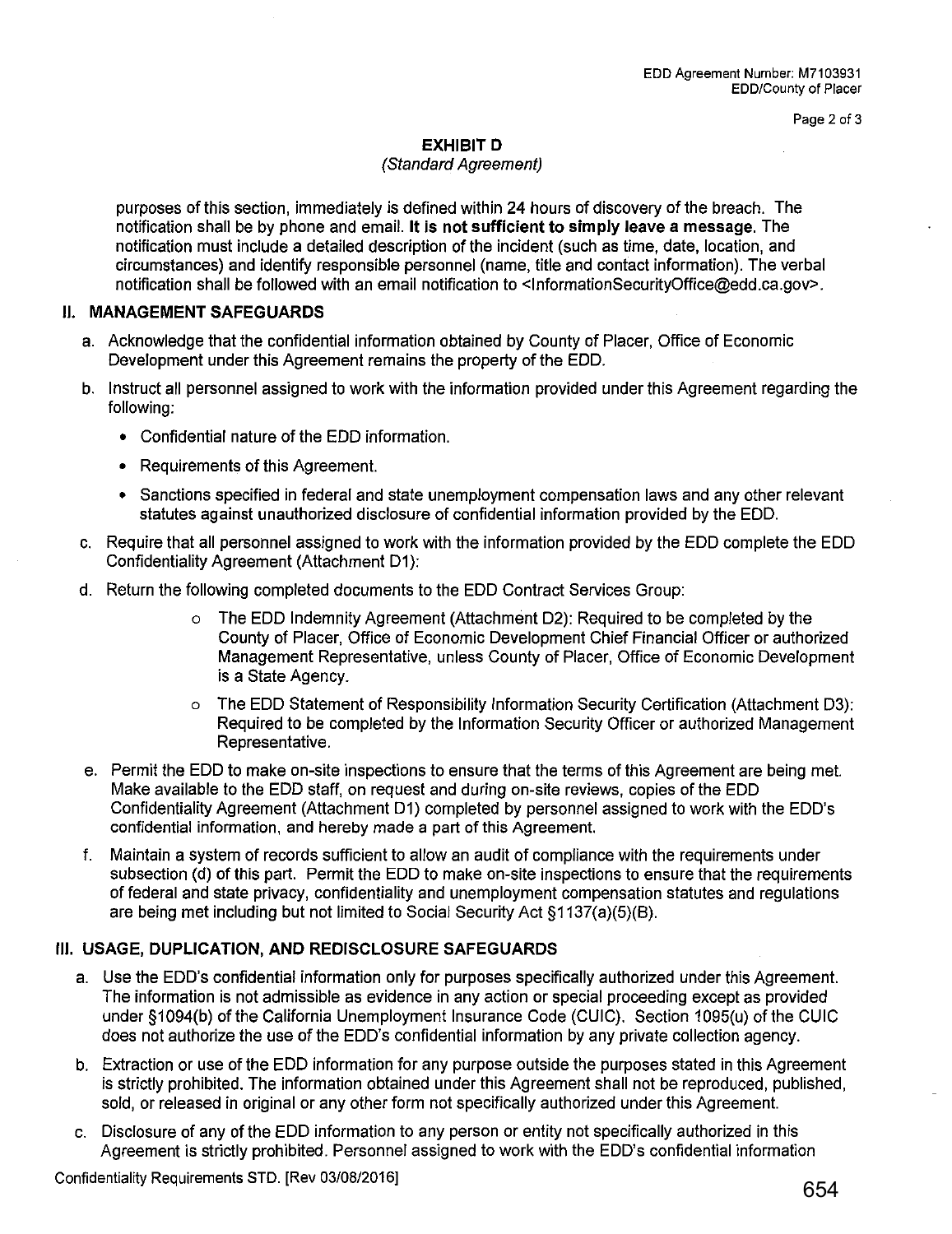Page 3 of 3

### **EXHIBITD**

### (Standard Agreement)

shall not reveal or divulge to any person or entity any of the confidential information provided under this Agreement except as authorized or required by law.

### IV. **PHYSICAL SAFEGUARDS**

- a. Take precautions to ensure that only authorized personnel are given access to physical, electronic and on-line files. Store electronic and hard copy information in a place physically secure from access by unauthorized persons. Process and store information in electronic format, such as magnetic tapes or discs, in such a way that unauthorized persons cannot retrieve the information by means of computer, remote terminal, or other means.
- b. Secure and maintain any computer systems (network, hardware, and software applications) that will be used in the performance of this Agreement. This includes ensuring that all security patches, upgrades, and anti-virus updates are applied as appropriate to secure data that may be used, transmitted, or stored on such systems in the performance of this Agreement.
- c. Store all the EDD's confidential documents in a physically secure manner at all times to prevent unauthorized access.
- d. Store the EDD's confidential electronic records in a secure central computer facility. Where in-use on a shared computer system or any shared data storage system, ensure appropriate information security protections are in place. County of Placer, Office of Economic Development shall ensure that appropriate security access controls, storage protections and use restrictions are in place to keep the confidential information in the strictest confidence and shall make the information available to its own personnel on a "need-to-know'' basis only.
- e. Store the EDD's confidential data in encrypted format when recorded on removable electronic storage media, or on mobile computing devices, such as a laptop computer.
- f. Maintain an audit trail and record data access of authorized users and authorization level of access granted to the EDD's data, based on job function.
- g. Direct all personnel permitted to use the EDD's data to avoid leaving the data displayed on their computer screens where unauthorized users may view it. Personnel should retrieve computer printouts as soon as they are generated so that the EDD's data is not left unattended in printers where unauthorized personnel may access them.
- h. Dispose of confidential information obtained from the EDD, and any copies thereof made by County of Placer, Office of Economic Development, after the purpose for which the confidential information is disclosed is served; Disposal means return of the confidential information to the EDD or destruction of the information utilizing an approved method of confidential destruction, which includes electronic deletion (following Department of Defense specifications) shredding, burning, or certified or witnessed destruction.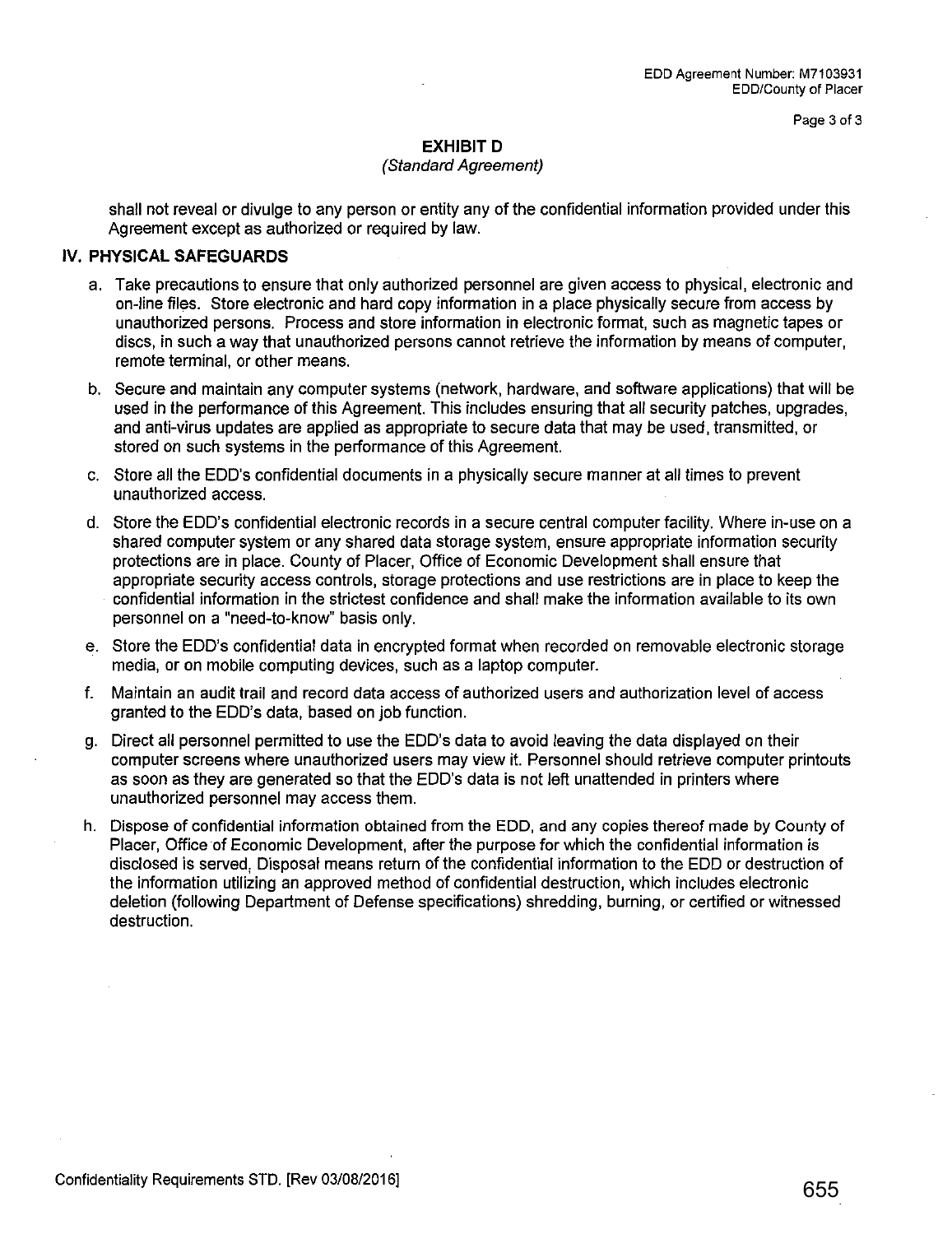

## **EMPLOYMENT DEVELOPMENT DEPARTMENT**

## **CONFIDENTIALITY AGREEMENT**

Information resources maintained by the State of California Employment Development Department (EDD) and provided to your agency may be confidential or sensitive. Confidential and sensitive information are not open to the public and require special precautions to protect it from wrongful access, use, disclosure, modification, and destruction. The EDD strictly enforces information security. If you violate these provisions, you may be subject to administrative, civil, and/or criminal action.

|                | an employee of<br><b>PRINT YOUR NAME</b>                                                                                                                                                                                                                                                                                                                                                                                                                                                                                                                                                                                                                                                                                                                    |  | County of Placer, Office of Economic Development<br>PRINT YOUR FMPLOYER'S NAME                                |  |
|----------------|-------------------------------------------------------------------------------------------------------------------------------------------------------------------------------------------------------------------------------------------------------------------------------------------------------------------------------------------------------------------------------------------------------------------------------------------------------------------------------------------------------------------------------------------------------------------------------------------------------------------------------------------------------------------------------------------------------------------------------------------------------------|--|---------------------------------------------------------------------------------------------------------------|--|
|                | hereby acknowledge that the confidential and/or sensitive records of the Employment Development Department are subject to strict confidentiality requirements<br>imposed by state and federal law include the California Unemployment Insurance Code (UIC) §§1094 and 2111, the California Civil Code (CC) §1798 et seq., the<br>California Penal Code (PC) §502, Title 5, USC §552a, Code of Federal Regulations, Title 20 part 603, and Title 18 USC §1905.                                                                                                                                                                                                                                                                                               |  |                                                                                                               |  |
| <b>INITIAL</b> | acknowledge that my supervisor and/or the Contract's Confidentiality and Data Security Monitor reviewed with me the confidentiality and security<br>requirements, policies, and administrative processes of my organization and of the EDD.                                                                                                                                                                                                                                                                                                                                                                                                                                                                                                                 |  |                                                                                                               |  |
| <b>INITIAL</b> | acknowledge responsibility for knowing the classification of the EDD information I work with and agree to refer questions about the classification of the<br>EDD information (public, sensitive, confidential) to the person the Contract assigns responsibility for the security and confidentiality of the EDD's data.                                                                                                                                                                                                                                                                                                                                                                                                                                    |  |                                                                                                               |  |
| <b>INITIAL</b> | acknowledge responsibility for knowing the privacy, confidentiality, and data security laws that apply to the EDD information I have been granted access<br>to by my employer, including UIC §§ 1094 and 2111, California Government Code § 15619, CC § 1798.53, and PC § 502.                                                                                                                                                                                                                                                                                                                                                                                                                                                                              |  |                                                                                                               |  |
| <b>INITIAL</b> | acknowledge that wrongful access, use, modification, or disclosure of confidential information may be punishable as a crime and/or result in disciplinary<br>and/or civil action taken against me-including but not limited to: reprimand, suspension without pay, salary reduction, demotion, or dismissal-and/or<br>fines and penalties resulting from criminal prosecution or civil lawsuits, and/or termination of contract.                                                                                                                                                                                                                                                                                                                            |  |                                                                                                               |  |
| <b>INITIAL</b> | acknowledge that wrongful access, inspection, use, or disclosure of confidential information for personal gain, curiosity, or any non-business related<br>reason is a crime under state and federal laws.                                                                                                                                                                                                                                                                                                                                                                                                                                                                                                                                                   |  |                                                                                                               |  |
| <b>INITIAL</b> | acknowledge that wrongful access, use, modification, or disclosure of confidential information is grounds for immediate termination of my organization's<br>Contract with the EDD.                                                                                                                                                                                                                                                                                                                                                                                                                                                                                                                                                                          |  |                                                                                                               |  |
| <b>INITIAL</b> | agree to protect the following types of the EDD confidential and sensitive information:<br>Wage Information<br>Employer Information<br>Claimant Information<br>٠<br>Tax Payer Information<br>٠                                                                                                                                                                                                                                                                                                                                                                                                                                                                                                                                                              |  | Applicant Information<br>Proprietary Information<br>Operational Information (manuals, guidelines, procedures) |  |
| <b>INITIAL</b> | hereby agree to protect the EDD's information on either paper or electronic form by:<br>Accessing or using the EDD supplied information only as specified in the Contract for the performance of the specific work I am assigned.<br>Never accessing information for curiosity or personal reasons.<br>٠<br>Never showing or discussing sensitive or confidential information to or with anyone who does not have the need to know.<br>٠<br>Placing sensitive or confidential information only in approved locations.<br>٠<br>Never removing sensitive or confidential information from the work site without authorization.<br>Following encryption requirements for all personal, sensitive, or confidential information in any portable device or media. |  |                                                                                                               |  |
|                | "I certify that I have read and initialed the confidentiality statements printed above and will abide by them."                                                                                                                                                                                                                                                                                                                                                                                                                                                                                                                                                                                                                                             |  |                                                                                                               |  |
|                | Print Full Name (last, first, MI)                                                                                                                                                                                                                                                                                                                                                                                                                                                                                                                                                                                                                                                                                                                           |  | Signature                                                                                                     |  |
|                | <b>County of Placer,</b>                                                                                                                                                                                                                                                                                                                                                                                                                                                                                                                                                                                                                                                                                                                                    |  |                                                                                                               |  |
|                | <b>Office of Economic Development</b><br>Print Name of Requesting Agency                                                                                                                                                                                                                                                                                                                                                                                                                                                                                                                                                                                                                                                                                    |  | Date Signed                                                                                                   |  |

| Date Signed                   |                       |           |
|-------------------------------|-----------------------|-----------|
|                               | <b>Termoronmethox</b> |           |
| $\Box$ Employee               |                       | Student   |
| Subcontractor<br>$\Box$ Other |                       | Volunteer |
|                               | Explain               |           |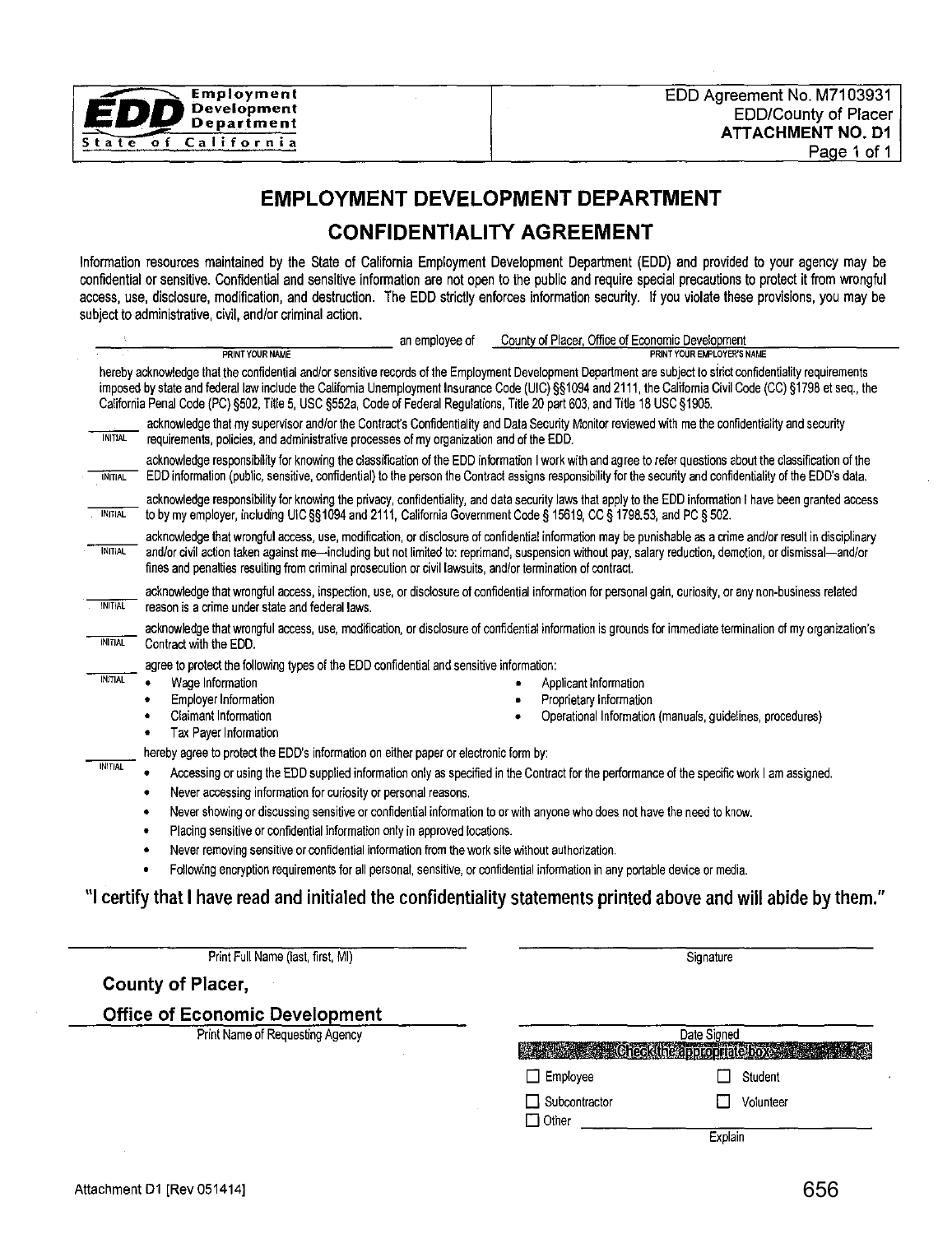

# **EMPLOYMENT DEVELOPMENT DEPARTMENT INDEMNITY AGREEMENT**

In consideration of access to the EDD information which is personal, sensitive, or confidential,

David Boesch

(Enter name of Chief Financial Officer or authorized Management Representative)

agrees to indemnify the EDD against any and all liability costs, damages, attorney fees, and other expenses the EDD may incur by reason of or as a result of any unauthorized use of the personal, sensitive, or confidential information or any violation of the "Confidentiality Agreement" by any and all employees of:

County of Placer, Office of Economic Development

(Enter Requesting Agency/Entity Name)

This obligation shall be continuous and may not be changed or modified unless agreed to in writing.

In addition, I understand that the following penalties may be incurred for any such misuse of the EDD Information:

- 1. Any individual who has access to returns, reports, or documents maintained by the EDD who fails to protect the confidential information from being published or open to the public may be punished by imprisonment in the county jail for up to one year or a fine of \$20,000.00 or both. (California Unemployment Insurance Code§§ 2111 and 2122).
- 2. Any person who intentionally discloses information, not otherwise public, which they knew or should have known was obtained from personal information maintained by a state agency, shall be subject to civil action for invasion of privacy by the individual to whom the information pertains. (California Civil Code §1798.53).
- 3. Any unauthorized access to the EDD computer data, computer systems, or unauthorized use of the EDD data is punishable by a fine or imprisonment in the county jail or both. (California Penal Code §502).

I certify that I have read, understand, and agree with the above terms.

## **SIGNED BY REQUESTING ENTITY REPRESENTATIVE**

David Boesch

Print Full Name (last, first, MI) Signature

County Executive Officier

Print Title Date Signed

County of Placer, Office of Economic Development

Print Name of Requesting Entity Enter Name Governmental Sponsor/Entity